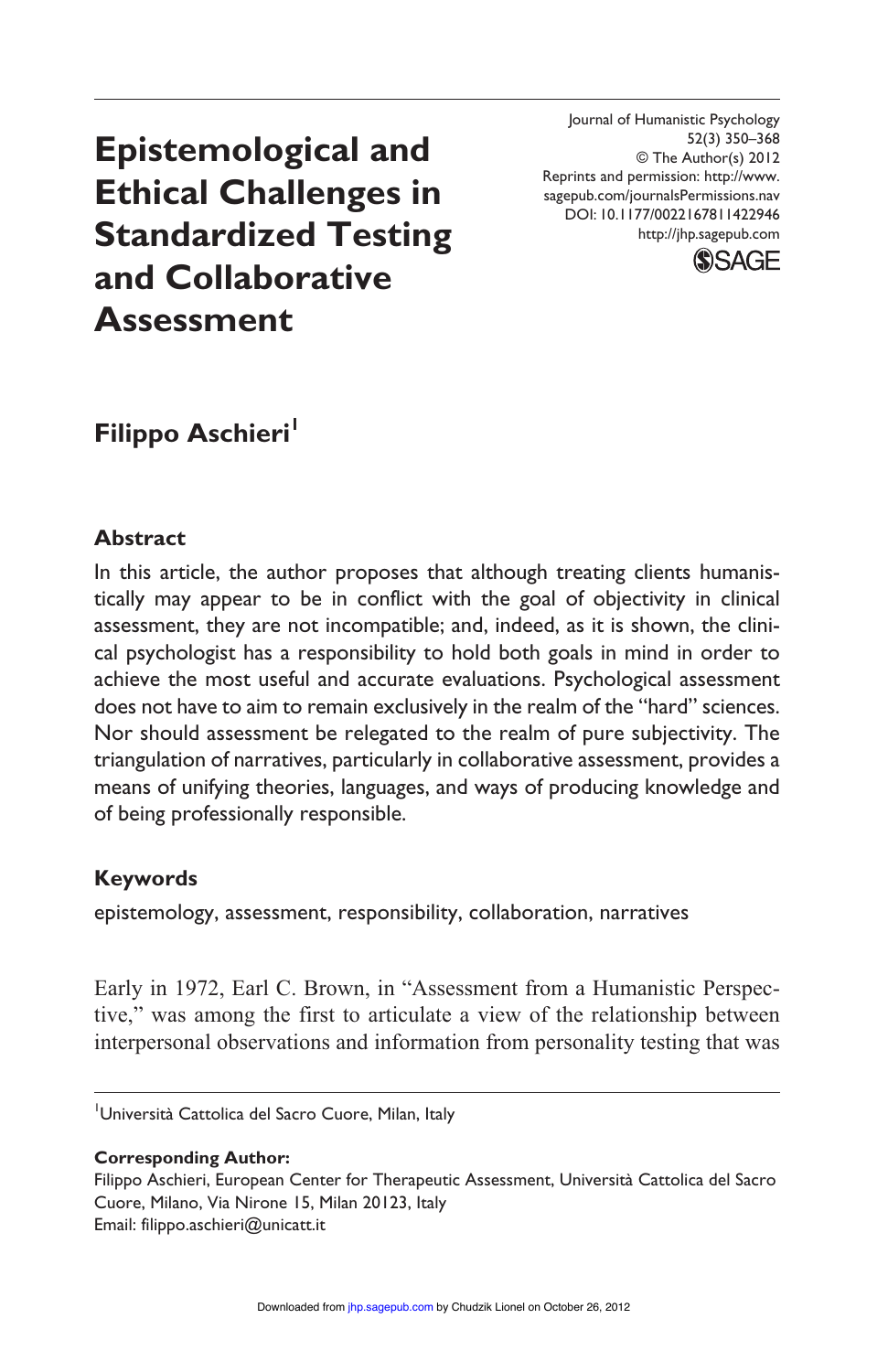not founded on the natural science model (Dilthey, 1927). Brown emphasized the importance of the clinician's self-awareness and acknowledgment of the impossibility of understanding clients independently of their interpersonal and relational contexts. The same client will appear different in interaction with different assessors or in different assessment situations. Brown then went on to detail many relational features that later appeared in Collaborative Assessment (Fischer, 2000) and Therapeutic Assessment (i.e., respect and acceptance, reduction of the power imbalance between assessor and client, and the importance of defining the contract for the assessment; Finn, 2007). Brown felt these qualities would support a mutual, trustful, and positive connection with the client.

Also of note, Brown (1972) seemed to take a strong position regarding formal personality testing. He never mentioned personality testing in describing his ideal humanistic assessment, and throughout his article he emphasized the shortcomings of a psychometric approach. The reader is left with the impression that the use of personality testing in humanistic psychology is untenable. Brown criticized psychological testing as a dehumanizing practice, which robbed clients of their resources and dignity, and illuminated only their psychopathology.

As it happens, a complete rejection of personality testing has never occurred, even among humanistic psychologists. In fact, over the years, many psychologists have been actively involved in finding a way to integrate interpersonal and psychometric aspects of psychological assessment, and some have even gone on to develop psychometric tests of humanistic constructs. (See MacDonald & Friedman, 2002 for a review of these efforts.) One of the people most influential in defining a human-science approach to psychological assessment over the past 40 years is Constance Fischer.

In one of her first articles, in 1970, Fischer advocated a radical shift in the philosophy of science by adopting a human-science methodology in psychological assessment. Fischer argued that a positivistic/reductive approach hinders the integration of psychometric and interpersonal information because it tends to treat peoples' motives and needs as "entities" that can be best understood by a "neutral, objective observer." Given these premises, clinicians in human sciences who do not believe in the explanatory capacity of test-related constructs would be forced to reject formal psychological testing completely.

However, Fischer (1973) introduced a differentiation between "[using] test materials" and "administering tests" (p. 41). According to Fischer, clients and clinicians can use test materials to understand how clients' experiences and behavior change in relation to contexts with different meanings for them. In contrast, when assessors "administer" tests to clients, they often reach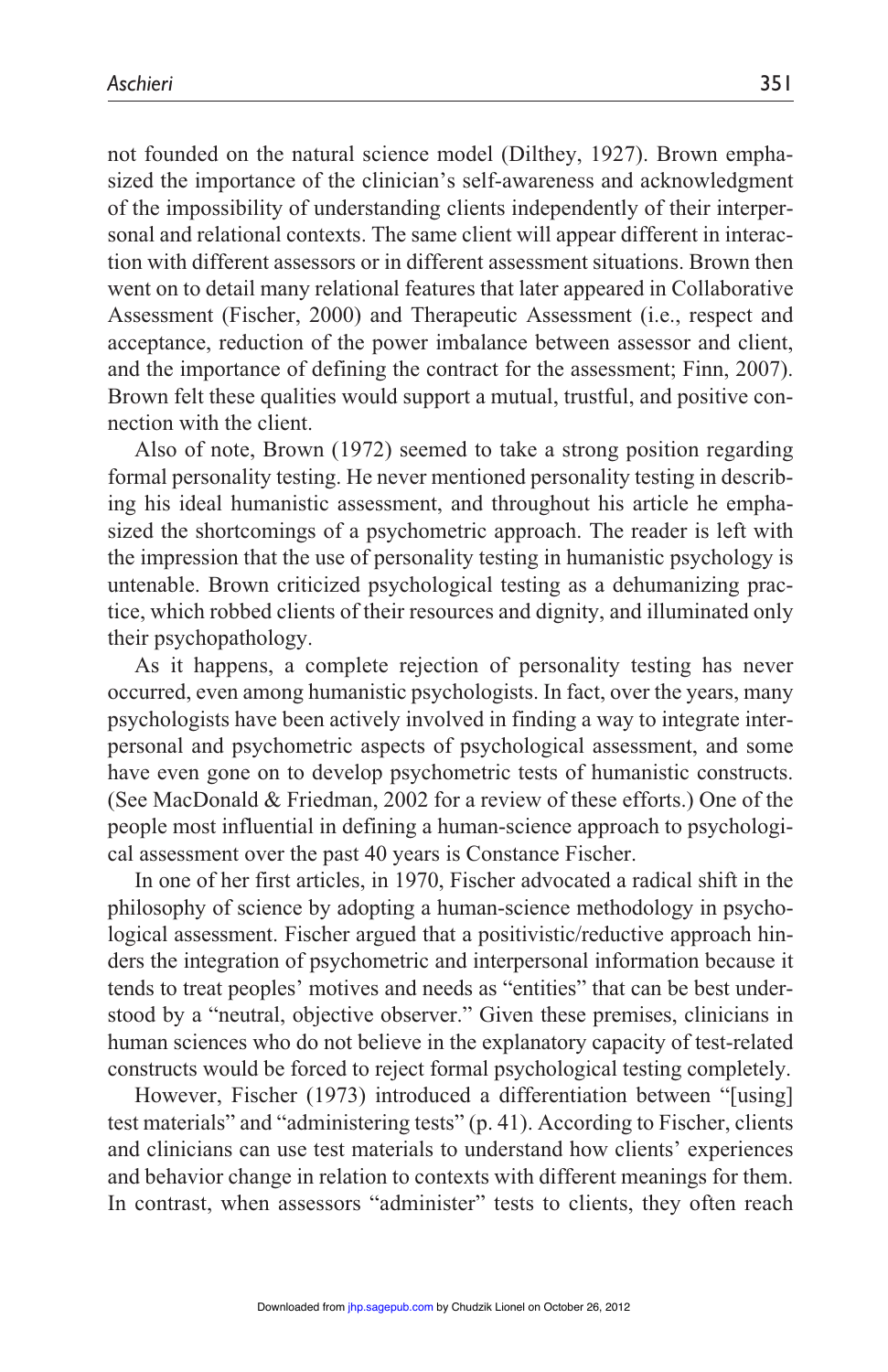much more generalized, overencompassing, and stereotypical profiles. In subsequent articles, in 1977 and 1979, Fischer laid out a precise view of psychological testing grounded in the phenomenology of Heidegger (1926/1962) and Husserl (1913/1962), in which she defined the aim of assessment as understanding the clients' "situated intentionality" (Fischer, 1979, p. 116). By this, she means that the insights into clients derived from assessment are snapshots capturing a moment of tension between who they have been and who they are in the process of becoming (Fischer, 1980). In these early writings, Fischer stressed that the goal of personality assessment is to provide descriptions rather than classifications, to understand rather than explain, and to intervene constructively rather than passively observe.

In her recent articles, Fischer (2000, 2002) further developed a distinction she made earlier between "natural-science findings" and "human-science practices" (Fischer, 1980, p. 103). Information obtained from standardized testing, when viewed as "natural-science findings," implies an understanding of people in terms of "facts" about their condition, for example, 'Mr. Smith has a depressive personality.' According to Fischer, this kind of presumptive objectivity is not congruent with a human-science perspective. "Humanscience practices require their own standards for objectivity, such as specification of what was visible and under what circumstances" (Fischer, 1980, p.102). She introduced ways to collaborate directly with clients asking them to provide instances of times when they experienced the behavior she anticipated from the test patterns. Together with clients, Fischer refined their understanding of those instances and explored times and situations in which they were different, for example, "Today, when I asked Mr. Smith about his elevated score on the Minnesota Multiphasic Personality Inventory–2 (MMPI-2) Depression scale, he talked, with tears running down his face, about how hopeless he felt about his wife's cancer and how he could feel relief from his depressed mood in times of devotion to work and volunteering." The information from the MMPI-2 would be treated much as one would "a colleague's perspectival impression from a clinical examination" (Fischer, 1980, p. 81).

Fischer (1985/1994) described her approach to clients as "individualized psychological assessment." The epistemology underlying this approach to clients is different from that held by most developers of standardized tests. This fact may help explain some recent critiques (Del Corno, 2009) and concerns (Andronikof, 2009) about Collaborative Assessment, advanced by clinicians endorsing a more traditional psychodiagnostic stance, who say they have little or no interest in exploring how their clients co-construct their worlds. Although these authors have not yet published their arguments, in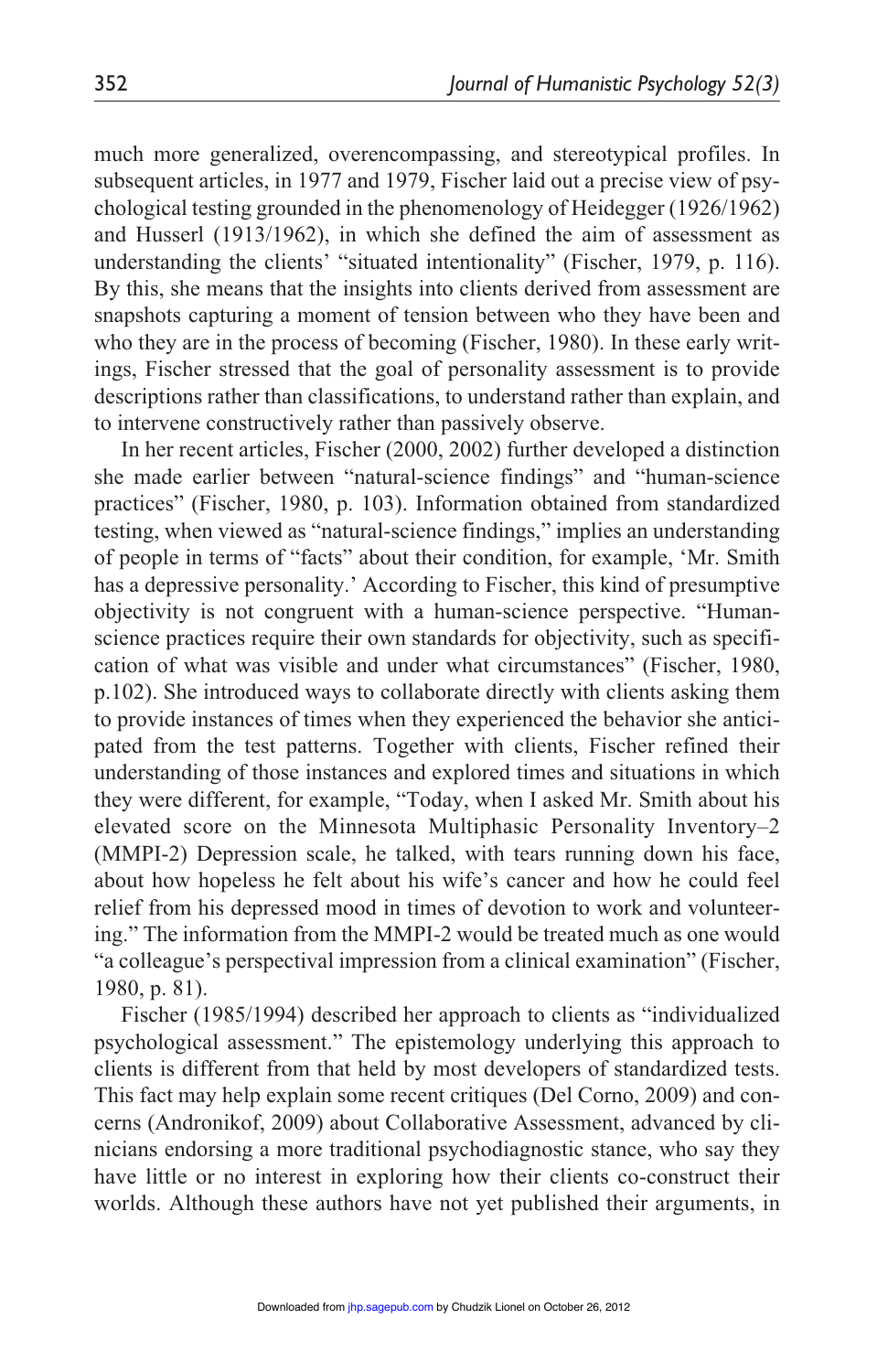conferences they have said that they intend to protect a traditional assessment practice from the threat of Collaborative and Therapeutic Assessment. These authors' challenge to collaborative assessment is both epistemological and ethical.

In their view, a nonpositivistic approach to assessment is dangerous because it overemphasizes subjective, situational factors, which will eventually lead to a loss of scientific objectivity and knowledge. These authors' critiques hark back to earlier arguments about the unreliability of clinical judgment in psychology (Meehl, 1954; Milholland, 1964), and are in-line with the comments of some contemporary researchers who advocate computerized and "objective" assessment practices and who view DNA screenings as ideal models for personality assessment (e.g., Wood, Garb, Lillienfeld, & Nezworski, 2002). In this vein, even if there is growing empirical evidence that clinical subjective judgment can be reliable under specific conditions (i.e., with low to moderate levels of inference, when the clinicians can draw from their own experience, and with the help of clinical decision-making tools; Westen & Weinberger, 2005), computerized procedures would be more reliable and cost-effective in making complex decisions regarding diagnosis and treatment planning, given also the serious difficulties clinicians have in making inferences from large amounts of complex data (Lilienfeld, Lynn, & Lohr, 2003). This argument is also made on ethical grounds. In fact, Dawes (2005) describes two sets of reasons for why relying on empirical and statistical algorithms to make difficult decisions has an ethical consequence. The first is that, whenever possible,

a superordinate "ought" (e.g., that we ought to make best possible predictions for our clients) can combine with an empirical "is" (e.g., that in a wide variety of qualitatively diverse contexts statistical prediction rules outperform clinical combination methods) to yield a specific "ought" (e.g., that in this context, we should use a statistical prediction rule). (p. 1249)

In other words, since ethical practice means making the best predictions for our clients and since research shows the best predictions are based on statistics, ethical clinicians will leave aside their subjectivity. The second is that, given the impossibility of drawing case-specific indications from general research findings, nevertheless such findings should be used at least to guide ethical choice about what *not* to do. In Dawes's (2005) words: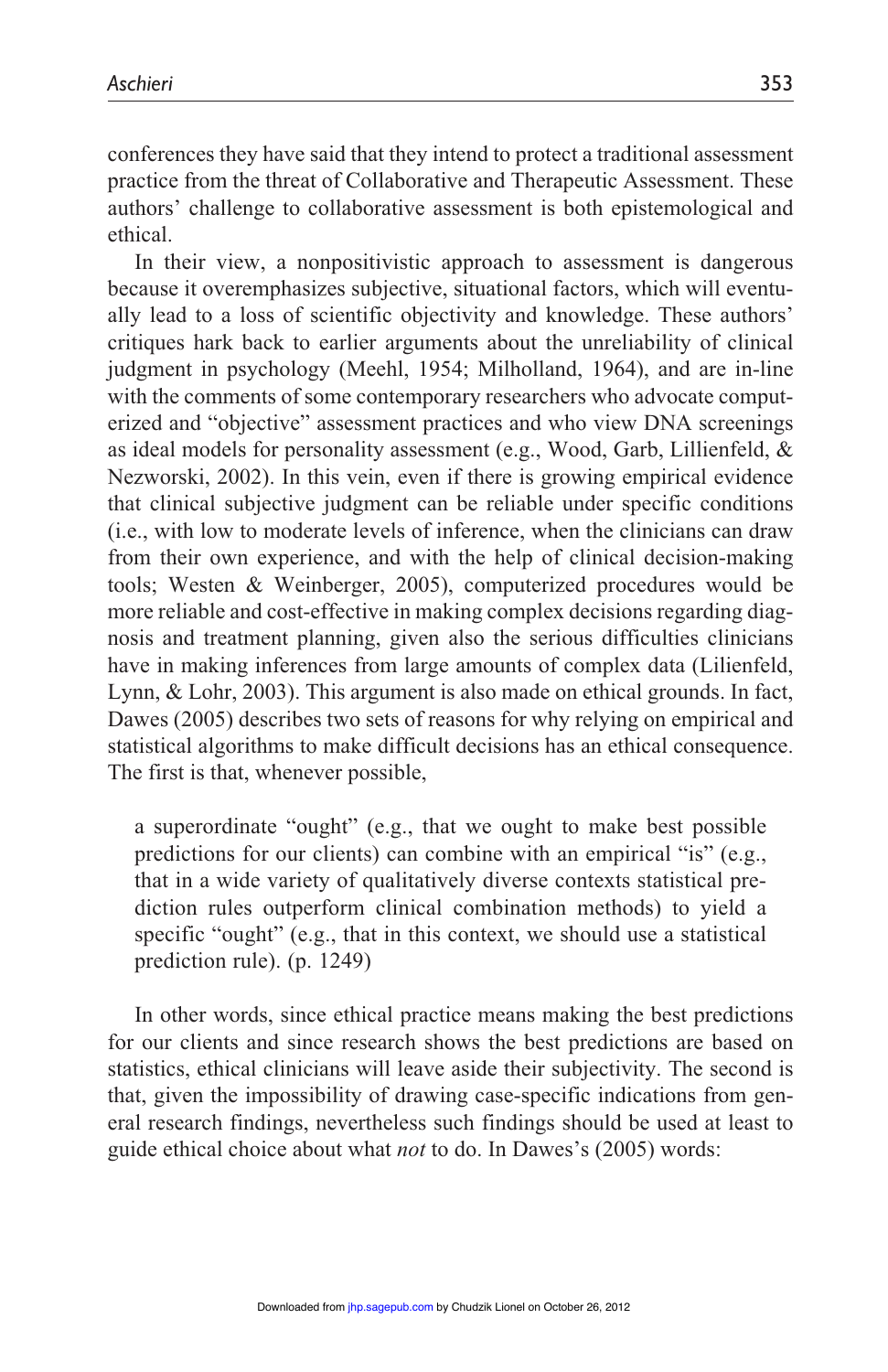what (we believe) we know empirically and theoretically about psychological principles does, however, set bounds in ethical practice. Although it would be ideal to limit principles to the hortatory "do this," such bounds provide minatory principles about what we ought not to do. (p. 1251)

Interestingly, the same Dawes (2005), while strongly advocating actuarial predictions, concludes by stressing that one of their advantages with respect to clinical ones is the fact that their fallibility is measurable (the part of the variance that is not accounted for by predictors), and the author proposes that sharing with clients the limits of our best tools of knowledge about their issues, is in itself ethical.

In the rest of the article, I will describe how collaborative assessment can connect "natural-science" methods and data with "human science" methods and meanings.

## **A Narrative Outlook on Assessment**

To overcome the dichotomy between postmodern and logical positivist (Meehl, 1954) approaches to psychology in the field of psychological testing and assessment, Stephen E. Finn and Mary Tonsager (1997) addressed systematically the conceptual differences. The authors proposed a viable solution to the apparent clash between the positions described above and suggested that standardized testing and collaborative assessment could be two different yet complementary practices.

Finn and Tonsager (1997) pointed out that the two approaches' main areas of divergence concerned the following: the aims (description vs. understanding), the assessment process (unilaterally managed vs. codirected), the testing perspective (objective nomothetic tools vs. occasions to see the world from the clients' point of view), the focus (test scores vs. participants' experiences and observations), and the role of the clinician (abstinent and objective vs. participant–observer). Still, the authors considered such differences to be complementary. On the one hand, clinicians could enhance the transformative impact of the interpersonal experience of the assessment without "compromising in any way the valid and reliable test information that is collected" (Finn & Tonsager, 1997, p. 382). Indeed, "for an assessment to be beneficial to a client, it must be based on sound data, accurate test interpretations, and a thorough knowledge of the research and psychometric principles underlying a test" (p. 383).

Finn and Tonsager (1997) did not mention one other important difference between traditional and collaborative assessment, namely the view of what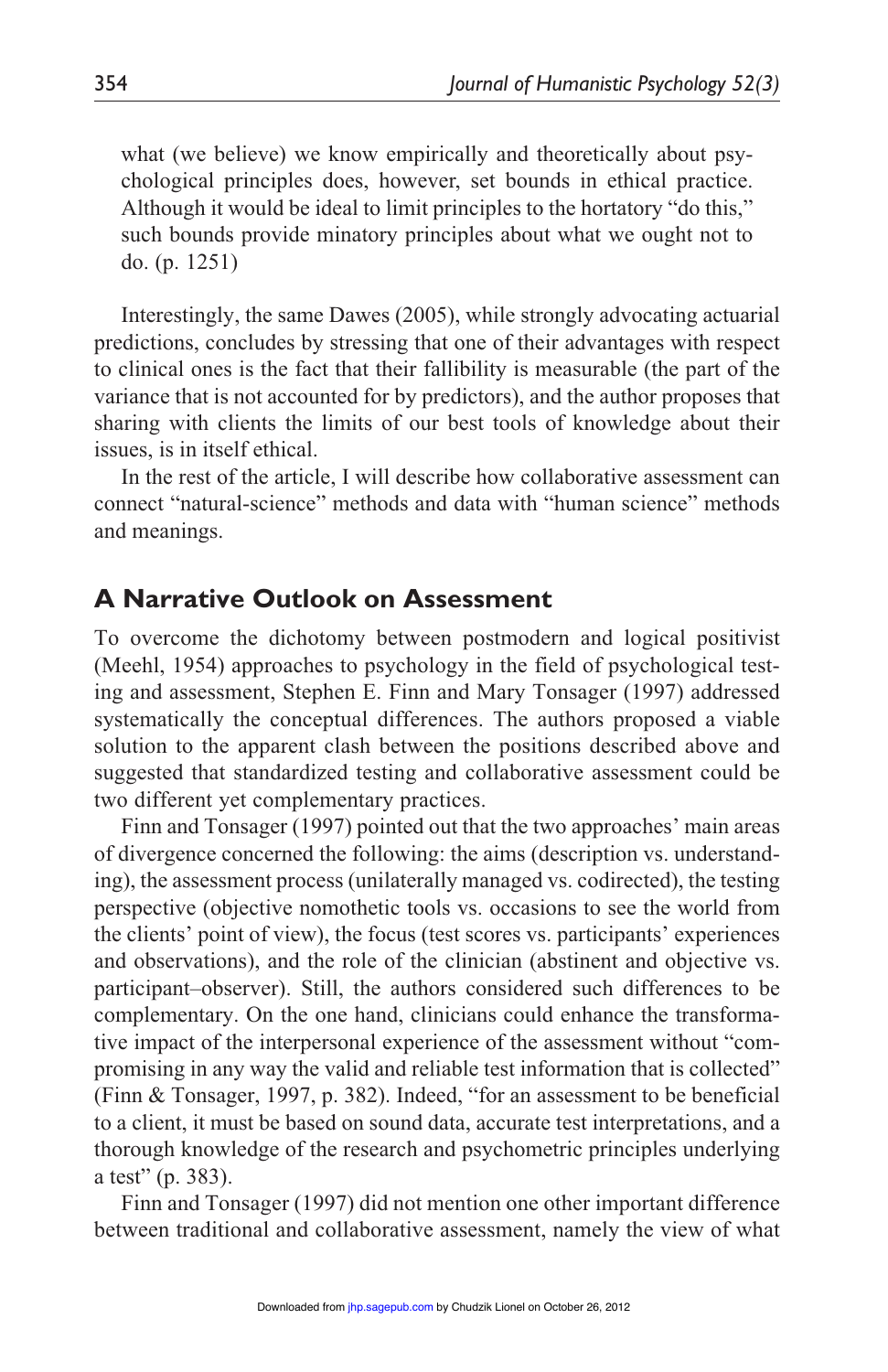the "reality" to be assessed is, an issue that has been debated, for example, concerning the relative benefits of quantitative and qualitative research. Golafshani (2003) compared quantitative and qualitative research on a number of dimensions and highlighted the foundations of the two approaches: quantitative research implies endorsing logical positivism and sharing the assumption that "social facts have an objective reality" and that "variables can . . . be identified and relationships measured" (p. 598). In contrast, in qualitative research, the basic assumptions are that rather than "dissociating" themselves from the research and believing that they are measuring an objective Truth, researchers have to come to terms with and accept that their own involvement plays a role in the production of the results (Winter, 2000).

In the same vein, in a standardized approach to testing, clinicians tend to see reality as something "out there," which can be described by applying the same measure to a number of subjects representative of a given population. On this basis, clinicians infer their clients' characteristics from the comparison of their data and those of the population. From this point of view, reality is considered something that exists in itself, and the client is an object whose properties *need to* and *can be* objectively assessed. In contrast, in a humanscience approach, the client's reality has a different status: It is seen as a story or narrative that is molded in the dialogue between clients and clinicians.

In this regard, from a postmodern perspective, a point that is often overlooked is that both standardized testing and collaborative testing, similar to both quantitative and qualitative research, are metaphors for more or less structured ways of producing knowledge. In this vein, if one modified Fischer's (1980) assertion that "truth is interpersonal" (p. 101) to read "*one kind of* truth is interpersonal," it would make it much easier to consider at the same time that "one kind of truth is statistical." In keeping with a definition of psychological assessment given by Friedman and MacDonald (2006) as "an activity based on the systematic gathering of information within a professional relationship that is aimed at providing the least biased description and/or explanation of client functioning within the constraints of allowable resources" (p. 515), we may think of collaborative assessment as a semistructured way of producing knowledge grounded simultaneously in a view of reality as something "out there," and in another view of reality as something inherent to the clinician's dialogue with the client. Both views would be equally true, in themselves; both views would bring elements to the story that is written about the clients' problems. At the same time, the two views would rely on different definitions of reality.

With one definition of reality, we may think of psychological tests as quantitative, standardized, reliable, and valid tools whose interpretation relies on reference samples and clinical studies. From this perspective, the information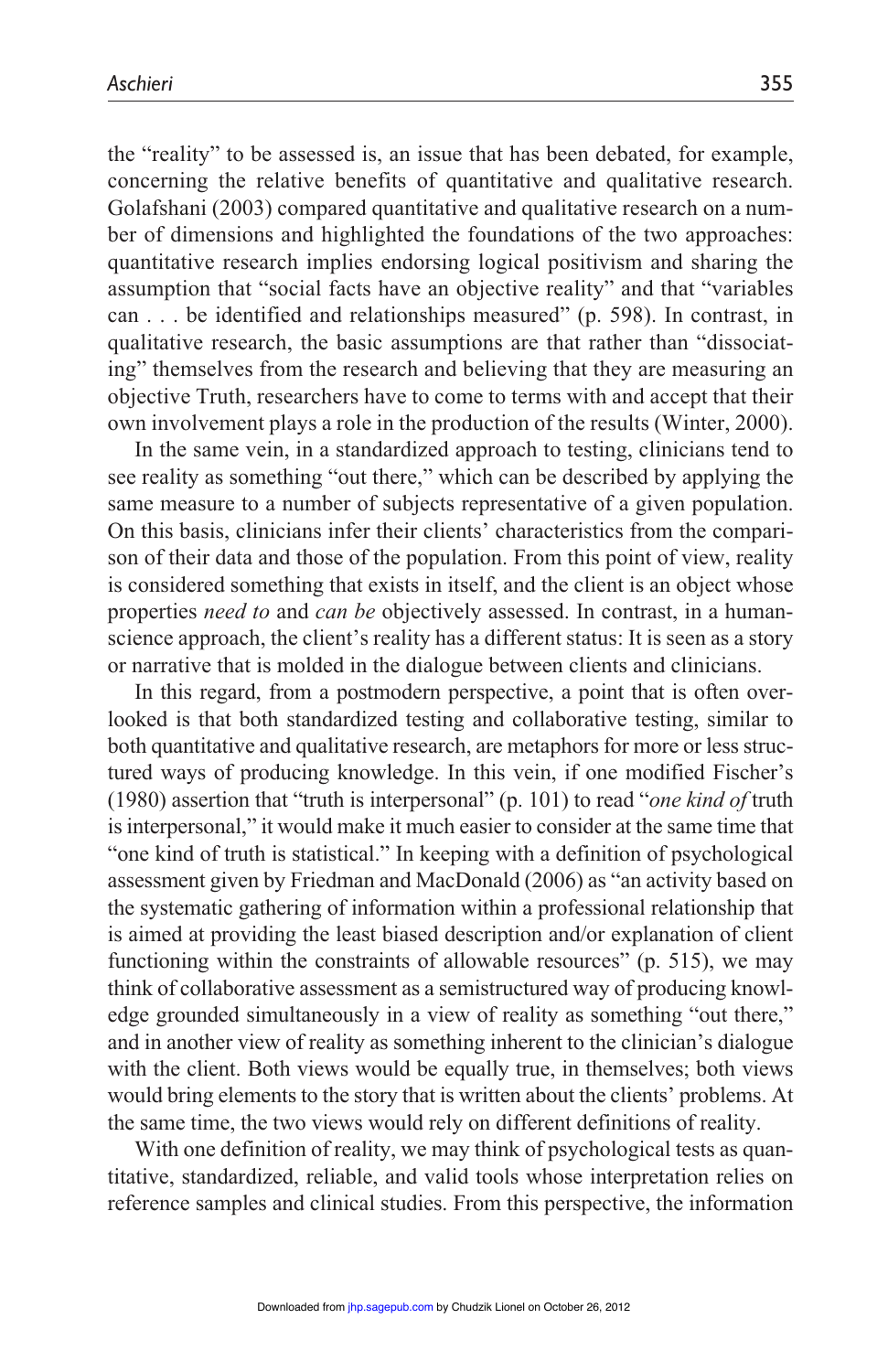obtained from testing may be used to create "stories written with numbers." In this framework, the administration of the testing and the integration of the test data and observations are treated *as if* they objectively existed in a reality independent of the clinician.

It is worth noting that many of those experts who recommend that clinicians integrate in formal reports quantitative data and images from the testing verbalizations (Aronow, Reznikoff, & Moreland, 1995; Stricker & Gold, 1999; Weiner, 2000), particularly with projective tests such as the Rorschach, are still operating within a natural science view of reality. The aim in focusing on testing images and contents is for the assessor to integrate aspects of the "story written with numbers" with so-called idiographic aspects of the clients, identified for example among Rorschach responses with human movement and minus form quality (see, in this regard, Exner, 1989). The resulting report would include elements of a "story written with numbers" and elements of a "story with personal meanings" about the client. These scholars recommend that the clinician integrate normative and idiographic findings in personality assessment, but they never mention the possibility of involving the client in this process; thus, they remain in a framework in which data exist independently from the observer.

The collaborative assessors' proposal that clients and clinicians together find the meaning of their production would require an epistemological shift and a different view of "reality." Clinicians and clients would approach the common goal of discussing, explaining, and understanding findings through their reciprocal skills and expertise. Clinicians would participate in this process as experts in psychological theories and metaphors while clients would be enlisted as experts in their own lives (Anderson & Goolishan, 1992). In this dialogue, the "facts" would get molded into "a piano duet for four hands." In this process, three types of stories are taken into account: the stories "written with numbers" (the test data), the stories "written with personal meanings" (the images and verbalizations that account for the client's personal meanings), and the stories "written by four hands" (the interactions between client and clinician). This latter step is central to Collaborative and Therapeutic Assessment, because the assessor's selection of specific testing data from different aspects of the "story written with numbers" allows or hinders the client in modifying and finding new options for constructively merging aspects of the "stories written with numbers," of the stories with "personal meanings," and of the "stories written by four hands."

Hence, if the process of selecting aspects of the stories to compare and discuss with the client is an assessor's task, it raises questions concerning the assessor's personal responsibility. How one copes with information coming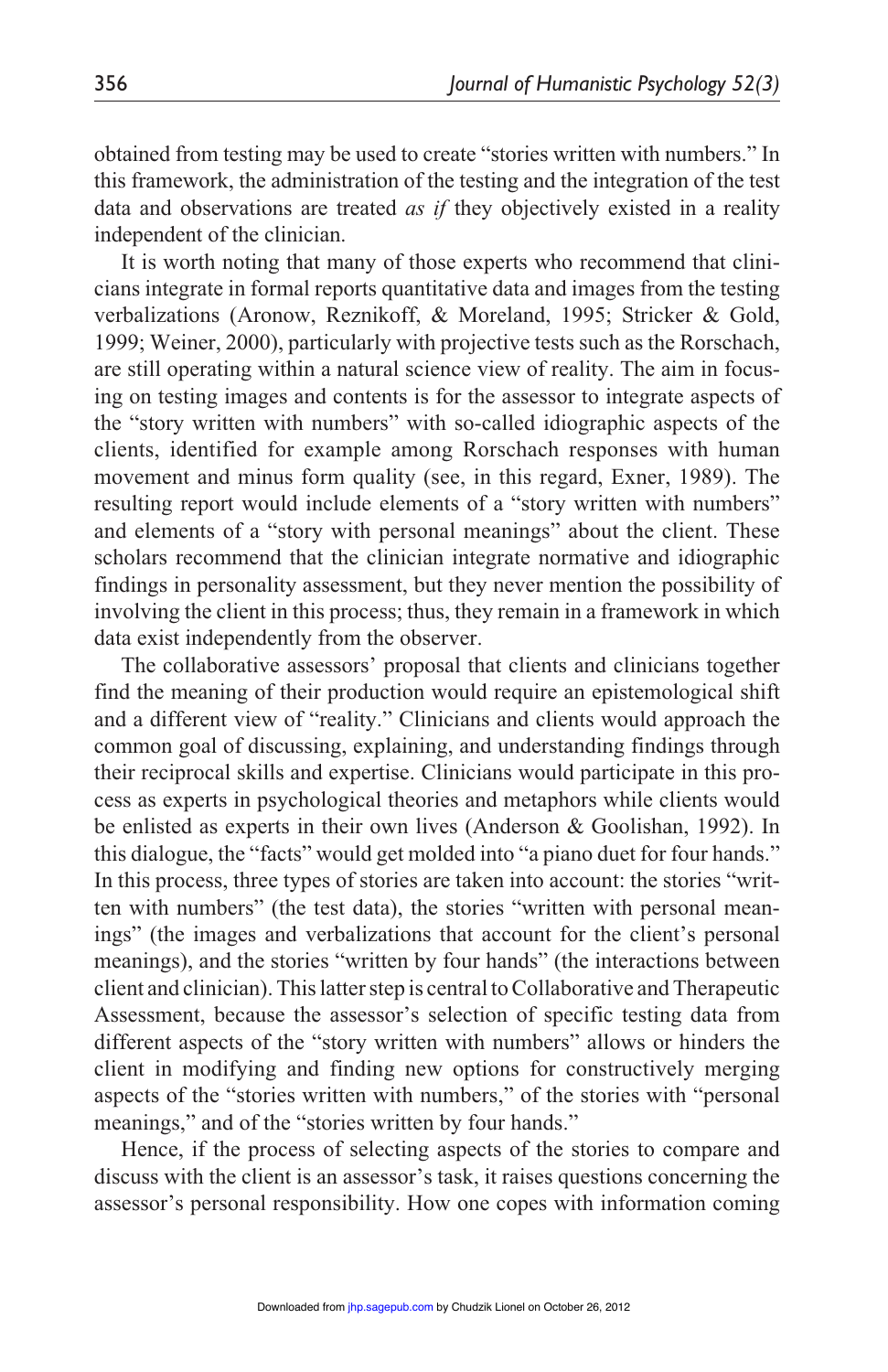from different epistemologies and how one selects data at this point requires the assessor to be aware of his or her role in orienting the future process. Again, the epistemological challenge parallels an ethical one.

# **Personal Responsibility in Psychological Assessment**

The contemporary Milan Approach clinicians Bianciardi and Bertrando (2002) suggest that how ethical principles tend to be defined depends on the clinician's assumptions about the scientific status of psychology. The authors followed Cushman's (1995) assertion about the scientific status of psychology that since Freud's "talking cure" revolution, psychology has aimed for a classic "hard science" status by seeking objective foundations, reducing the relativity of clinical decision making, and establishing clear and homogeneous intervention protocols with predictable outcomes. But still today, there is wide disagreement among psychologists about the possibility of achieving this goal. Many psychologists, particularly academic, cognitive, behavioral, and biological psychologists continue to pursue this aim. Many others, particularly those coming from postmodern psychoanalytic, narrative, social constructionist, constructivist, deconstructivist, humanistic, and feminist perspectives, the authors claim, have come to terms with the impossibility of objective foundations and accepted a "human-science," yet rigorous, status for psychology (Giorgi, 1995).

In a similar vein, Bianciardi and Bertrando (2002) suggested that the clinician's responsibility can be thought of either as practical or as logical/ epistemological. With regard to practical responsibility, the clinician assumes that reality can be objectively understood and known scientifically. From this perspective, clinicians' choices would be considered ethical if they adopt and rely on standardized procedures evaluated according to effectiveness criteria.

If clinicians are more skeptical about the possibility of knowing psychological truth, they will instead be likely to endorse logical and epistemological criteria of responsibility. That is, they will try to maintain awareness of their own role in creating and influencing the observed "objects," (epistemological responsibility), and they will try to use coherent theories to account for the facts of which they are knowingly authors (logical responsibility). This criterion of responsibility has been further articulated by Cigoli and Scabini (2006, 2012) according to the primary aim of ethical action: increasing the subjects' degrees of freedom within their systems as opposed to acknowledging and supporting the bond that connects people, family members, and different generations.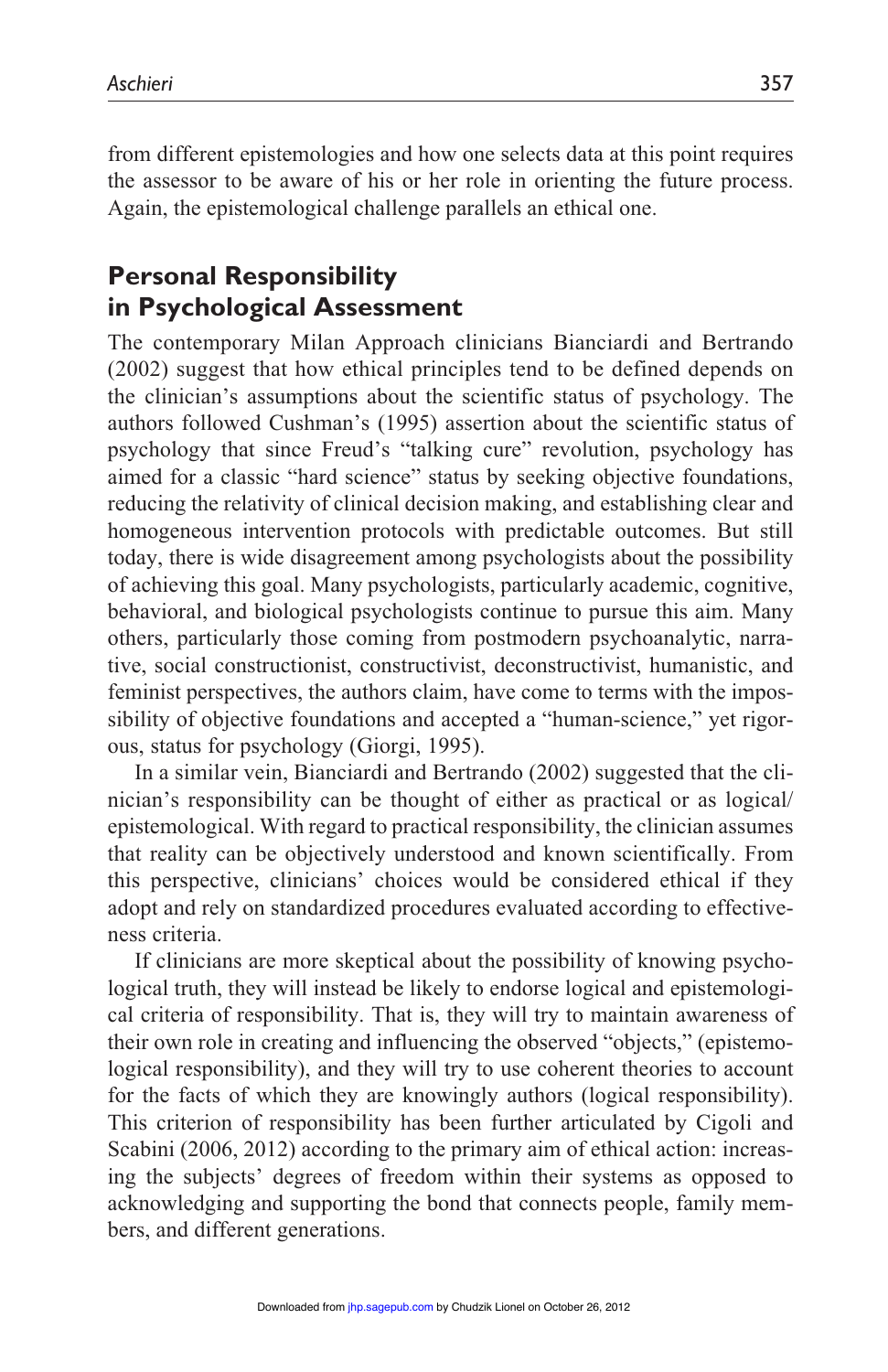Within collaborative assessment, the clinician is often struggling with ethical choices about what to do when Dawes's (2005) "oughts" are conflicting. For example, Rorschach S-CON (suicide constellation) and DEPI (Depression Index) values are positive, hence suggesting the possible need for hospitalization, but the client asserts that hospitalization would make him feel even more depressed and increase his sense of personal failure. On the one hand, in fact, in terms of practical responsibility, relying on formal interpretation of standardized tests with acceptable reliability and validity coefficients is the right way (the "ought") to know the psychological features of the client. Relying on actuarial statistical prediction rules (where available) is the right way to assess the likelihood of clients behaving in specific ways. On the other hand epistemological responsibility would require clinicians to reflect on the relationship between their implicit (or explicit) assumptions about psychology, what is good or wrong, and their clinical choices. The outcome of the choice would then be assessed in terms of the impact on the bond that connects both the people within the clinical relationship and their relationships with significant others.

In this regard, I wish to present the concept of *triangulation of narratives* (elsewhere described as "epistemological triangulation"; Aschieri, Finn, & Bevilacqua, 2010). The concept of triangulation has been widely described by qualitative researchers (Barbour, 1998; Denzin, 1970; Denzin & Lincoln, 1998, see also Thurmond, 2001, for a review). Triangulation means "to use two or more aspects of research to strengthen the design, increasing the ability to interpret the findings" (Thurmond, 2001, p. 253). In psychological qualitative research, triangulation may involve several aspects of a study (Table 1): the choice of investigators, the use of explanatory theories, the methods of obtaining data, and the use of research methodologies. For example, investigator triangulation refers to the use of more than one researcher in order to enhance the internal validity of the study. Theoretical triangulation involves the use of multiple theories to explain a given phenomenon, thus providing a wider and deeper understanding of it. Data triangulation provides multiple sources of information on which the investigators can base their inferences.

Triangulation of narratives serves to (a) define an ethical practice for assessors who wish to orient their "ought to do" with respect to the clients and (b) help assessors to select the pieces of stories (from test data, test images, and interpersonal exchange) in order to have a positive impact on client's development. Triangulation of narratives can help assessors to reflect on their "ought to do" because it leads to the use of different lenses to evaluate the course of the assessment. In this sense, being aware of the different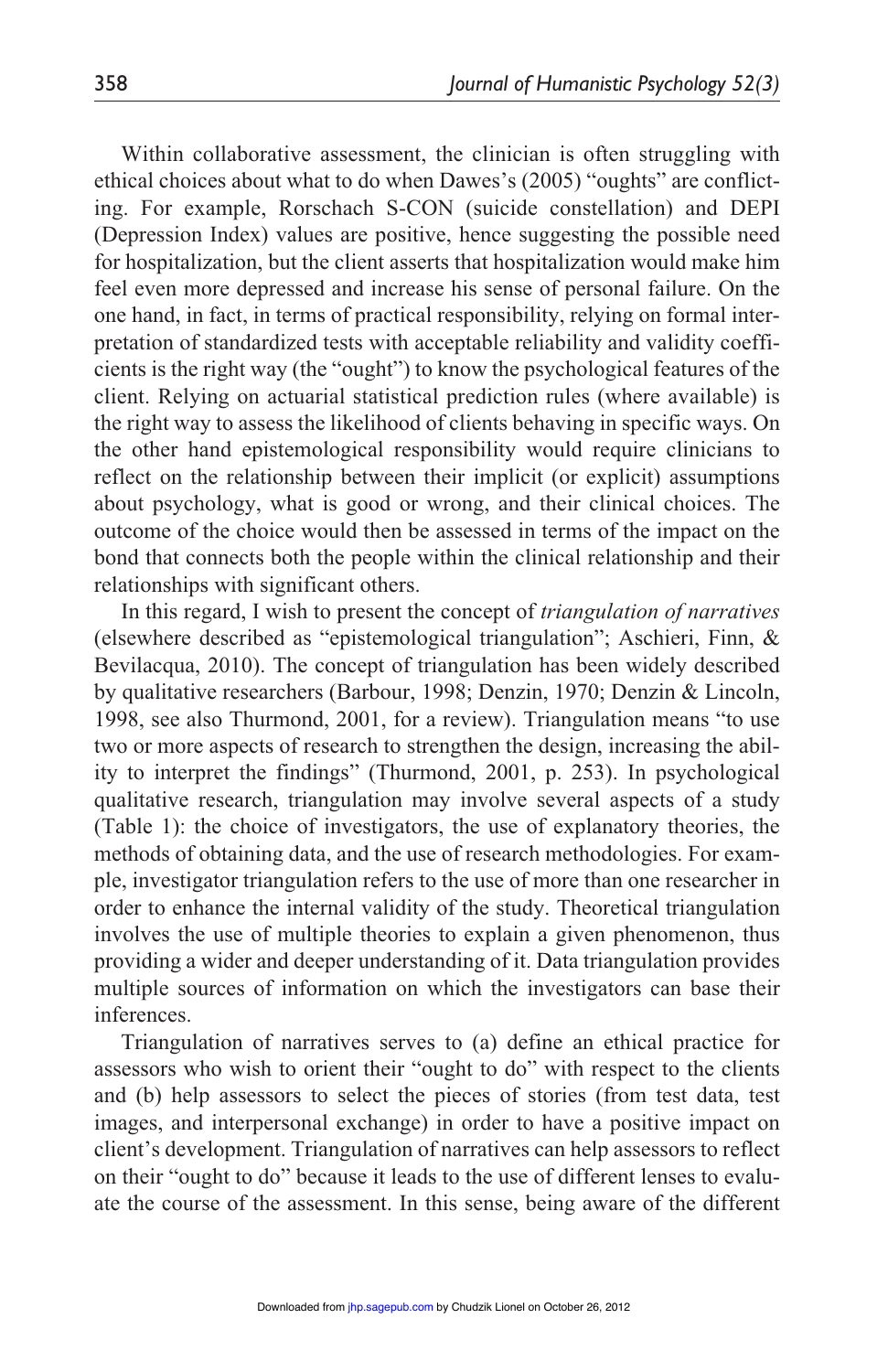| Type of<br>Triangulation | Processes Involved                                                                                                                                                                                                                     |
|--------------------------|----------------------------------------------------------------------------------------------------------------------------------------------------------------------------------------------------------------------------------------|
| Data sources             | Comparing data collected across different times, places, and<br>types of people involved in the study                                                                                                                                  |
| Investigator             | Using more than one observer, coder, or data analyst in the<br>study                                                                                                                                                                   |
| Methodological           | Collecting data with different procedures within one method<br>(i.e., self-report and demographic data within a quantitative<br>method) or between different methods (i.e., quantitative<br>self-reports and qualitative focus groups) |
| Theoretical              | Interpreting the same phenomenon using different theories<br>and hypotheses                                                                                                                                                            |
| <b>Narratives</b>        | Considering different views of reality underlying different<br>ways of producing knowledge about clients                                                                                                                               |

#### **Table 1.** Typologies of Triangulation

kinds of reality on which our knowledge rests can be highly demanding. It requires extra effort to address issues that otherwise are not frequently dealt with in psychological assessment. Triangulation of narratives brings one to consider carefully, for example (a) the impact of the test administration context on the way tests are introduced to the client, on the client's responses to the tests, and on the tests' interpretation; (b) the influence of the assessors' implicit theories of psychopathology on their choice of specific tests; or (c) the impact of the assessor's actions and attitudes on the client's problematic behaviors displayed in the sessions.

Hence, the assessors are encouraged to think in terms of the impact that their view of clinical relationships might have on clients, along with their choices and their implications for the assessment and treatment. Believing that a test permits knowing the "Truth" about a client increases the risk that the clinician will forget that "the story written with numbers" is valid only within the epistemology that "created" it. When a clinician forgets this simple principle, the likelihood of approaching the client as an expert, a teacher, and a moralizer (Cecchin, 2004) increases. Clinicians might inadvertently start acting as if they "knew" the cause of the problem. This hubris permits the clinician to feel entitled to teach the clients (who are unaware of their personal features and hence at a disadvantage) the supposedly "right" behavior or to correct their faulty values and attitudes. The same high Scale 2 (Depression) score on the MMPI-2 can take on completely different meanings in exchanges with clients, depending on this (lack of) awareness. If the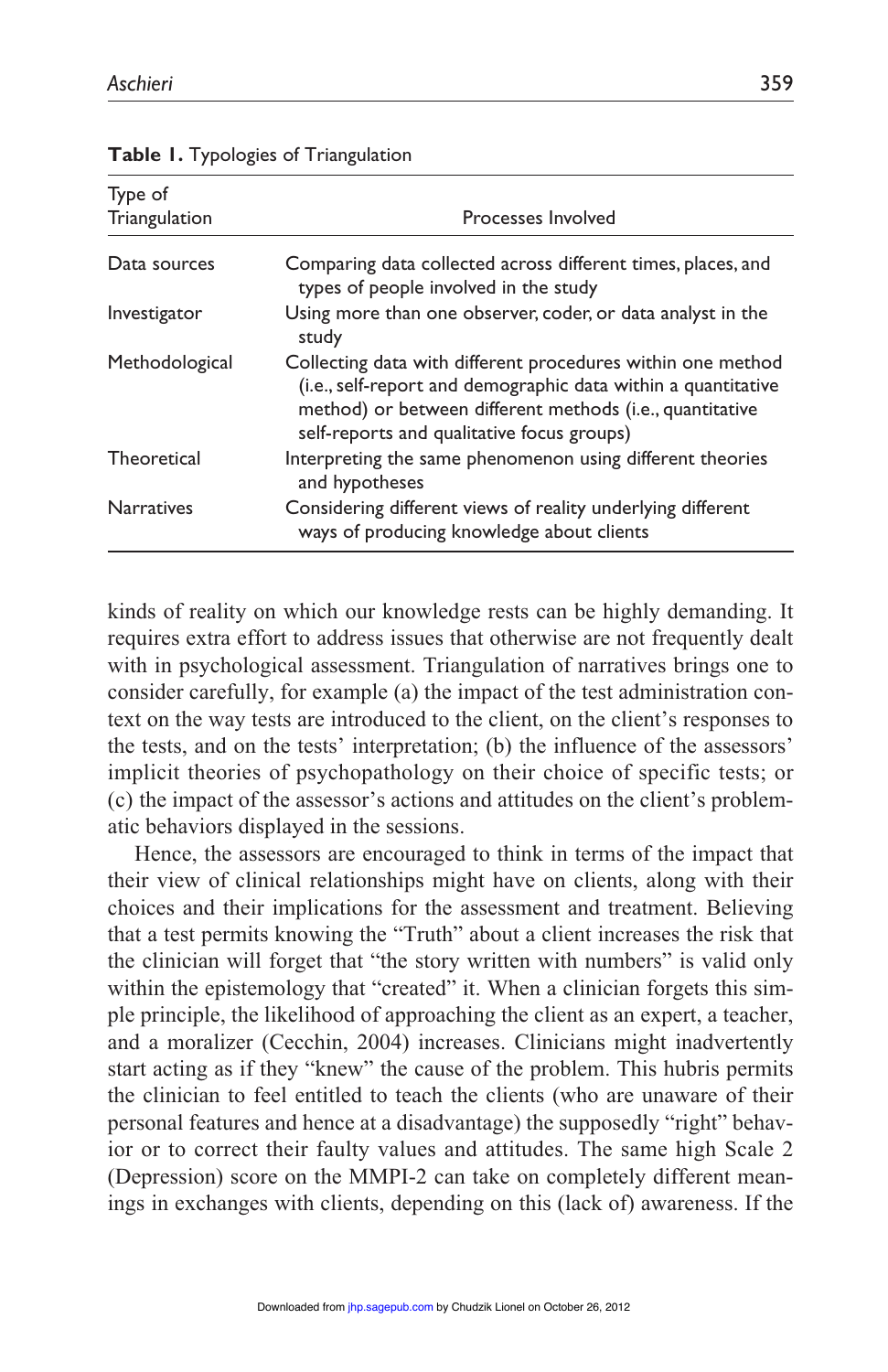clinician brings to the relationship a conception of depression as measured by the test (a quantity assessed with reference to an expected range of scores), the "ought" in the feedback can easily become (a) to influence clients to alleviate depression through treatment (psychological and/or pharmaceutical), (b) to give good advice (physical exercise, etc.), and possibly (c) to correct the bad and negativistic values harbored by the clients that are inappropriately interfering with their well-being. The present writer has never met a single assessor who has not—at least once—believed that he or she knew what clients should do to sort out their problems, simply on the basis of his or her own theories and knowledge. Fortunately, nowadays the voice of the assessor as an infallible expert is much weaker than it was a few decades ago (Bertrando, 2007), and instead, it is much more common for assessors to be curious about the fact that their clients are openly opposing or subtly refusing the recommendations derived from the testing.

Still, on the other hand, we do not want to consider test scores on an equal standing with a colleague's perspectival opinion, as this would downplay the relevance of MMPI-2 data: In a structured setting, when comparing hundreds of people living in the same conditions, the single client's "really" shows some features connected to the construct of depression. Triangulation of narratives serves to pay due respect to the "story written with numbers" and to engage the client as an active author of a story that frames them within new meanings that grow in the relationship. Will the depression bear witness to the strength of the client who went on working and taking care of things while testing in the 98th percentile of MMPI Scale 2? Might depression be a defense against feeling anger for being unduly shamed in the past? The curiosity that leads clinicians to engage with clients in order to seek the meanings of their "stories written with numbers" is directly connected to a position of "not knowing" (Anderson & Goolishan, 1992) and to a systemic approach to reality (Cecchin, 1987).

In each case, epistemological responsibility should be the orienting factor in deciding which parts of the "story written with numbers" should launch the discussion: that is, helping clients both to feel that their pain is appreciated and to be active and responsible for their choices. This way, collaborative psychological assessment might allow assessors to encompass all the kinds of responsibilities detailed so far. In fact, our primary practical ethical responsibility as assessors is to ensure that we have adequate training in how to administer a test, as well as in scoring it (when necessary), and that we know the empirically based meanings of test scores. Hence, we can endorse a psychometric stance and rely on the standardized tests as means to compose ethical, practically responsible stories about clients' subjectivities from an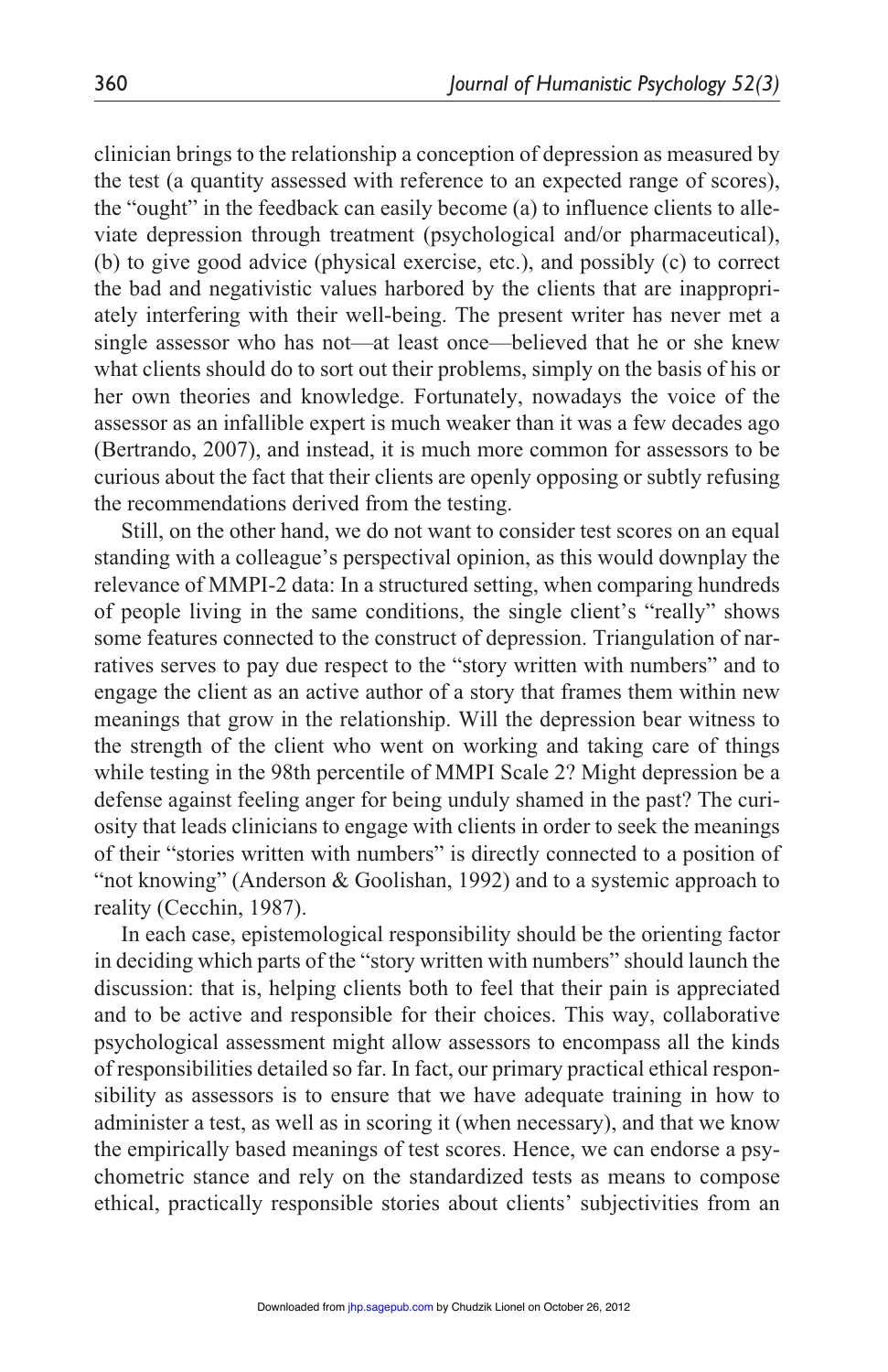

**Figure 1.** Triangulation of narratives

"empirical and experimental point of view." From a logical perspective, we are responsible for our case formulations and for the fit between our observations and the theories we choose to apply to give to those observations a meaning. Finally, we can endorse a subjective stance by being mindful that for us, making sense of the data depends on the perspective from which we observe them. This higher level of epistemological responsibility refers to our awareness that the various types of information that we are working with (the test data and the interaction) belong to different paradigms, and that the clinical choices depend on the position we assume with regard to these sources of information, being aware of the relational consequences that these choices imply (Figure 1).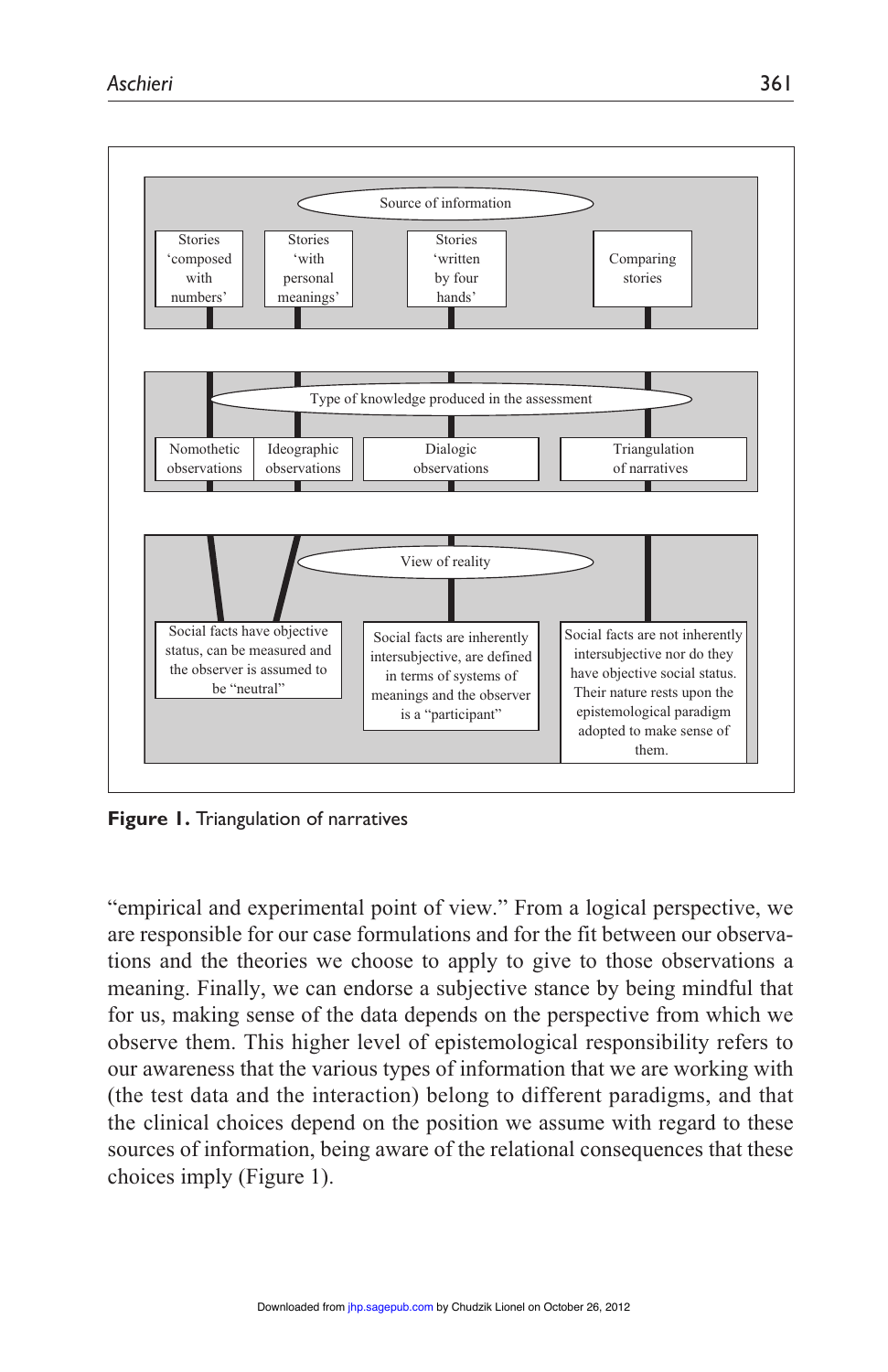## **Therapeutic Assessment Illustrating the Triangulation of Narratives**

In a typical Therapeutic Assessment (Finn, 2007), we would start by explaining to clients that we want to know what questions and issues they are struggling with, or what they cannot make sense of in their behavior and their relationships. We can also ask other mental health professionals working with our clients to give us their perspective about clients' struggles and to pose their own questions for the assessment. In doing all this, we would also be aware—as much as possible—of our own role in shaping the dialogue that stems from these questions. In this part of the assessment, "Truth" would correspond to the intersubjective matrix of meanings that emerges from the stories with which the client, the referring professional, and the clinician define themselves and the presenting problems (Aschieri et al., 2010).

Then we may want to switch to a standardized phase of the assessment, where instead of sharing parts of our case formulation with clients (Bertrando & Arcelloni, 2006), we would advise them that we want to use tests to gain information that might be helpful in fulfilling their goals for the assessment. In this part of the process, we would use our comprehensive knowledge of a test's nature, constructs, administration, and scoring to obtain protocols that are as reliable as possible, in order to determine the location of the subject with reference to a particular population or group. During an interpretation phase, it is imperative that we not draw inferences from test scores that go beyond the criteria against which the test was validated. For example, we could say that a client with a low Scale 2 (Depression) score on the MMPI-2 was dissimilar from patients formally diagnosed with depression (i.e., the original criterion group). But, we would be on shaky ground concluding that the person must have had a depressed parent and therefore was in "reaction formation" against all depressive affects. However, we may select specific idiographic images and scores from the test material that give individualized meaning and flavor to our formulation. The end result is our story written with "numbers and personal meanings" about the client.

In the following phase, we would engage our clients in exploring the relationship of the test data to the individual meanings and goals of the assessment. During this dialogue, clinician and client would go through a "hermeneutic circle" as extensively described by Fischer (2000), linking test results to subjective feelings and opinions and to the shared experiences and observations developed during the course of the assessment, hence unpacking meanings multiple times, seeing and checking different options in each iteration. It is in this part of the assessment that full **epistemological triangulation** would take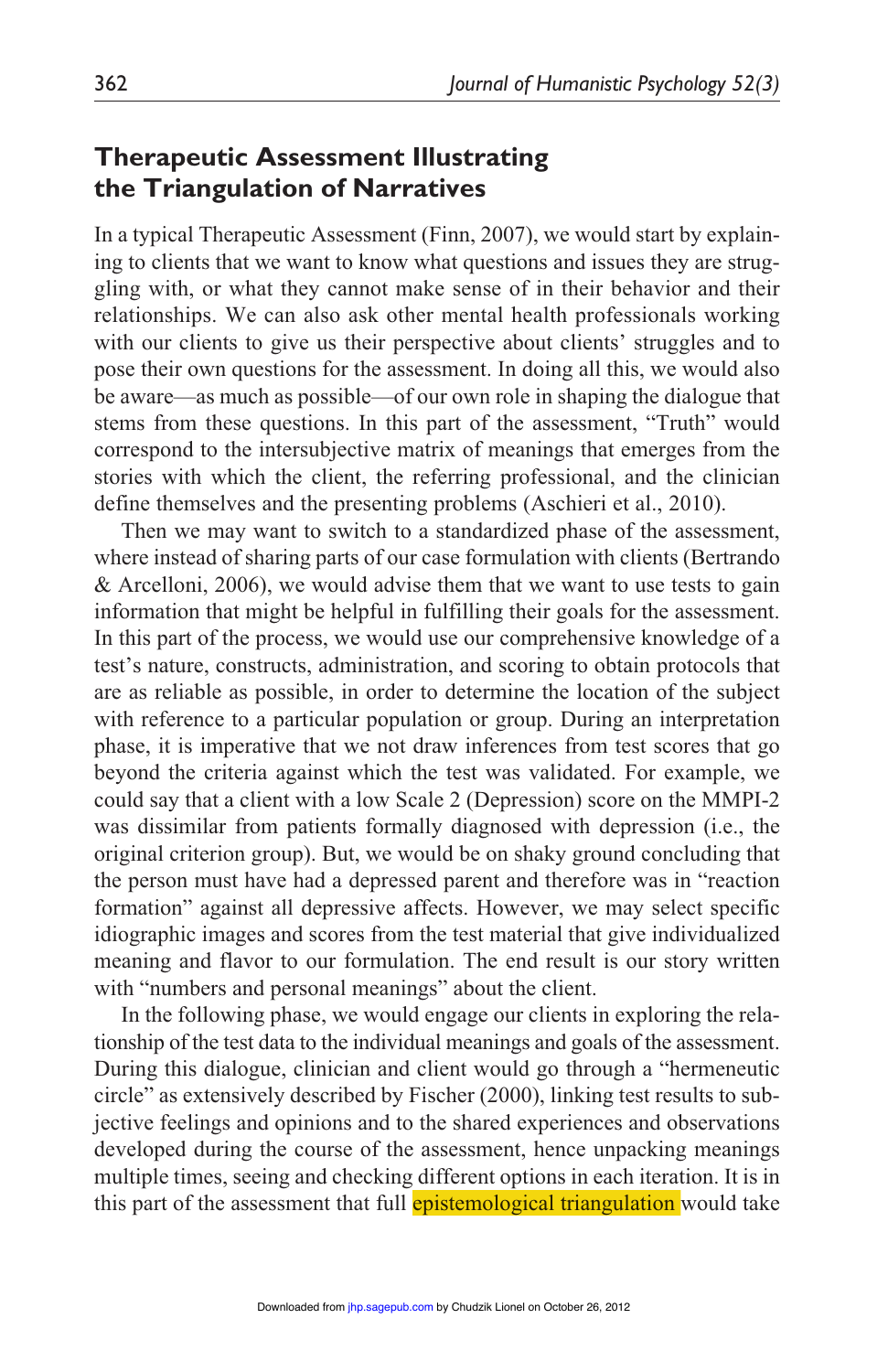place, and the clinician could consider separately, yet simultaneously, findings from standardized testing and interpersonal meanings. In this way, the clinician chooses which parts of the "stories written with numbers" to share with the client, which ones to reject as possible testing errors, and which to keep to herself for clients who seem not yet ready to hear them.

Let us examine a case example to explain how the triangulation of narratives helps endorse an ethical position in psychological assessment. Marc, 39 years old, was an attractive and cheerful engineer who sought a Therapeutic Assessment to ascertain if anything wrong in his "mind" could in any way be connected to the pain he felt in his chest. After several medical examinations, no definite organic causes to the chest pain had been found. He started to have pain attacks in his chest during the frequent flights he had to take for the projects he was following in different countries. Because of this problem, he started to have difficulty keeping up with his job demands.

During our first session he said he was torn: On one hand, he wanted to have the exact diagnosis of his problem, so to be able to fix its causes; on the other, he felt that it would be hugely disappointing for him to discover that his emotions had been causing his problem. Rather, he thought of himself as an independent, open, and easygoing man, and he said he never saw himself as having any psychological problem. From the first meeting, I felt torn too. On one hand, I was truly on his side: I liked his agreeability, his sense of humor, and his way of making jokes about the theories psychology developed about the mind–body connection. I shared with him my belief that medical exams do not always immediately find the exact cause of true medical disease, and I supported his desire to go on looking during the course of the psychological assessment for the right medical treatment that could help him. On the other hand, I was aware of the theories according to which unexpressed emotions can put bodily functions under stress to the point that an individual can start feeling pain, and I started to think about how this information might have a favorable impact on Marc.

When we came to testing, his valid MMPI-2 and Rorschach indicated he was open to the assessment and authentically interested in understanding the causes of his pain ( $L = 43T$ ,  $K = 56T$ ;  $R = 26$ , Lambda = 0.60). Indeed, the MMPI-2, showing a "Conversion V" (Scale  $1 = 69T$ , Scale  $2 = 53T$ , Scale  $3 = 67T$ ; Friedman, Lewak, Nichols, & Webb, 2001) and a score of 79T on Scale 9, told the story of a man who was likely to develop somatic symptoms in response to stress, deny negative emotions, and seek the approval of others for his choices. The Rorschach added new pieces to Marc's "story written with numbers": He was harboring deep-seated depression and loneliness (DEPI = 5; CDI [Coping Deficit Index] = positive), a tendency to refrain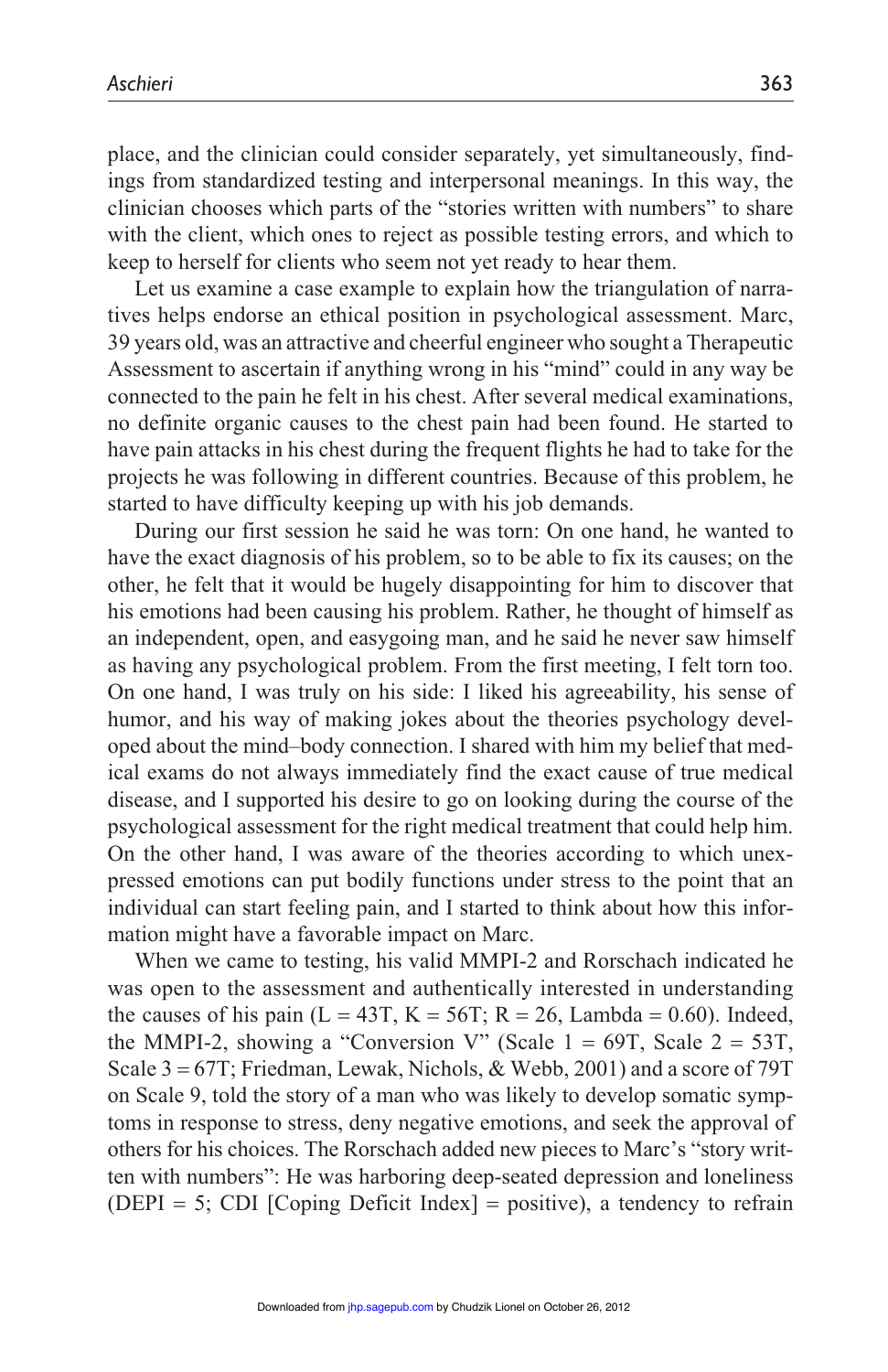from emotional involvement ( $Aff = 0.43$ ), perhaps because of the uncontrollable behavior he had when he was overwhelmed by emotion  $(C = 2)$ . From the MMPI-2 research on people with his code type, it became clear that this narrative should not be used to challenge Marc's preexisting story. In fact, clients of this sort tend to drop out of treatment or fight against the new information if their belief is challenged that they suffer only somatic problems and are relatively free of psychological troubles.

When triangulating this story about Marc with the interpersonal story we were developing together, I realized that the most important starting point was the fact that—no matter what the cause—"[1-3] individuals can develop real physical symptoms because of the stress placed on their musculoskeletal and organ system by the inhibition of feelings" (Friedman et al., 2001, p. 243). This piece of the "story written with numbers" helped me to see Marc as really struggling with a real pain in the chest and allowed him to feel seen and understood in that his physical troubles were taken seriously. Triangulation of narratives helped me value the information from standardized testing, coordinating it with the story that was unfolding in the sessions, and using it in the service of enhancing our alliance, that is, meeting his "strong needs for attention, affection, and sympathy" (Friedman et al., 2001, p. 240). The appreciation of the "reality" of his chest pain allowed him to consider the possible implications of the emotions involved in his physical problem. He said he felt alone, with nobody really paying attention to his pain, and he was happy about the test showing he was not "making the pain up." In the following sessions, we explored how "being alone with his pain" was not a new experience for him. When Marc was 11 years old, his father had his first stroke, followed in the next 8 years by several other episodes of heart problems. He admitted he was scared, anxious, and worried by those episodes, and we agreed that those fears might also have been because of the lack of information and emotional support from the other adults at that time. We agreed that while growing up without enough emotional support from the adults around him, he had to "adaptively" shut down his feelings. In the sessions, we started then to draw connections between his tendency to focus on the physical pain and his ability to shut down his emotions. The story we were writing together brought us to conclude that perhaps there was not a causal relation between emotions and his pain to the chest. Nevertheless, the more he could allow himself to feel emotions the more his attention was not focused on the pain, and the pain looked less hard to bear. We then discussed under which conditions it was safe for Marc to feel emotions, and at one point he told me, "This is what you psychologists are for, right?" He then agreed to be referred for psychotherapy to another colleague at the Center. Since the end of the assessment, Marc has started to travel again and is still attending his psychotherapy.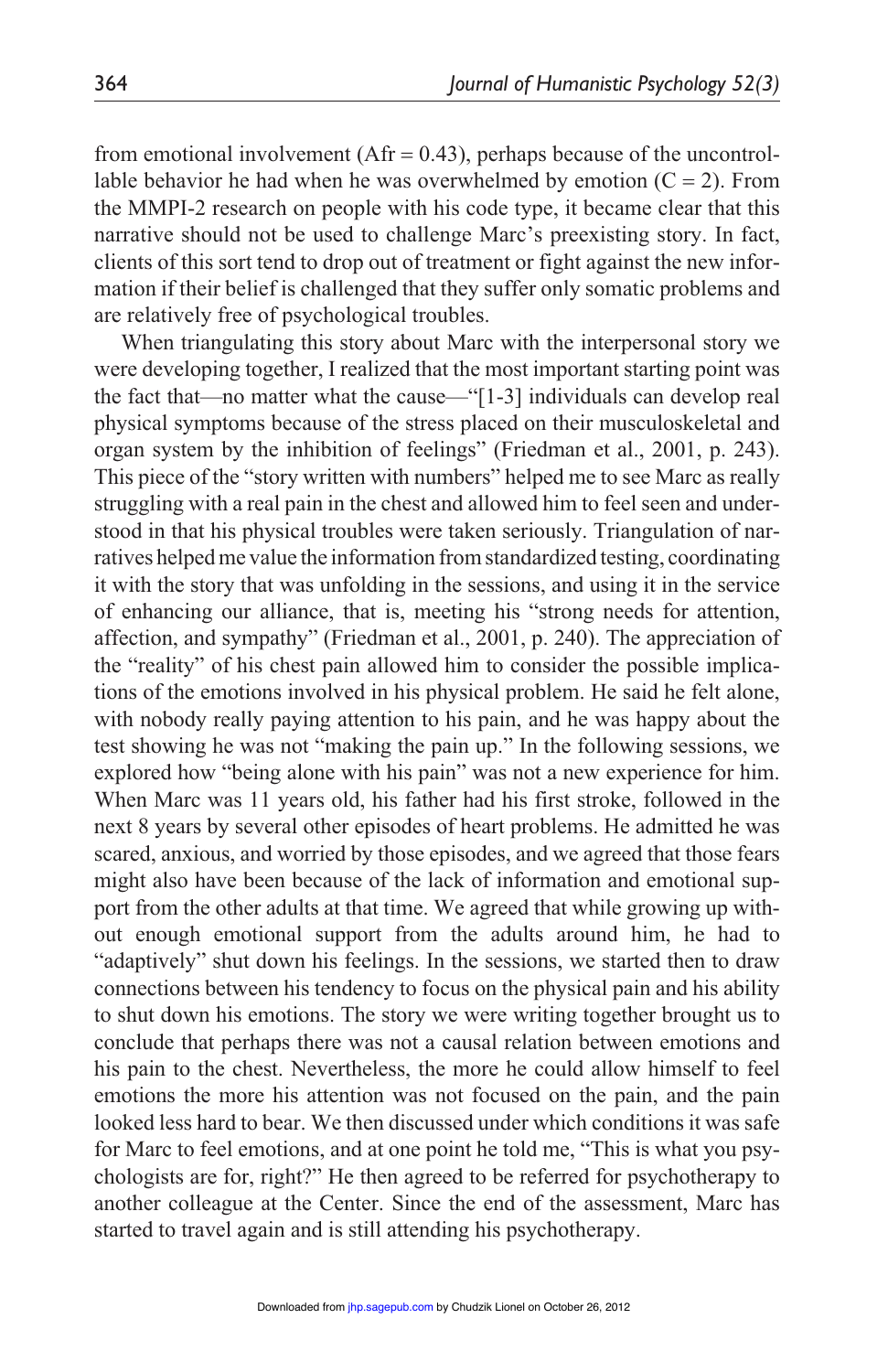In this case, the story we were writing together had to incorporate little by little the results of the formal testing. Triangulating the intersubjective narrative with the formal testing helped me be sensitive to the slow pace that Marc needed to incorporate in his self-view the part of his "written with numbers" story that was dramatically different, but possibly necessary for his development.

# **Conclusions**

Finn and Tonsager's (1997) view of standardized testing and the collaborative use of testing stressed the respect that we, as scientist-practitioners, can give to normative, valid, and reliable measurements, while at the same time paying the highest respect to our clients' subjectivities. Also, in part due to Fischer's pioneering (1970, 1985/1994) and long-standing work, recently Friedman and MacDonald (2006) noted, in reply to Brown's (1972) and others' early skepticism about the impact of tests, that assessment can be growth-oriented and holistic, can include the client as a collaborator, and can be practiced ecologically. They point out that several of the common biases against assessment are related more to the way clinical assessment was sometimes carried out than to its principles and potentialities.

Endorsing the triangulation of narratives in psychological assessments can enrich clinical practice. This approach allows us to acknowledge different types of truth in our work with clients, encouraging us to follow "best practices" in the standardized part of the assessment while also encouraging us to reflect on our role and influence on the relational process in which the assessment is embedded. When we work in this framework, involving our clients in their own assessments, we are better able to help both clients and the professionals working with them who receive our reports.

### **Acknowledgments**

I thank Constance Fischer and Stephen E. Finn for having supported me in writing this article.

### **Declaration of Conflicting Interests**

The author(s) declared no potential conflicts of interest with respect to the research, authorship, and/or publication of this article.

### **Funding**

The author(s) received no financial support for the research, authorship, and/or publication of this article.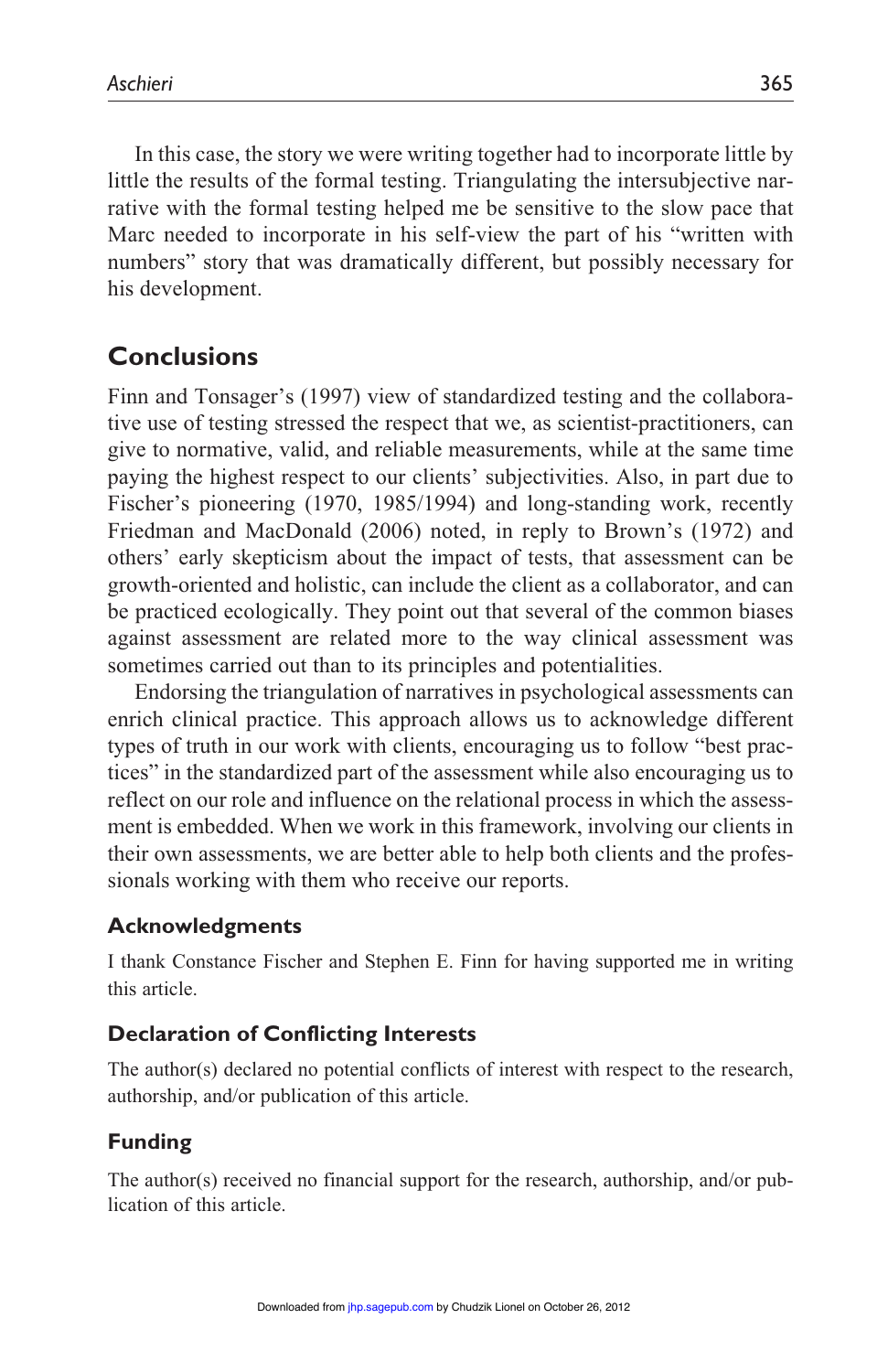### **References**

- Anderson, H., & Goolishan, H. (1992). The client is the expert: A not-knowing approach to therapy. In S. McNamee & K. J. Gergen (Eds.), *Therapy as social construction* (pp. 25-39). Thousand Oaks, CA: Sage.
- Andronikof, A. (2009, August). *Rorschach and collaborative assessment*. In A. Andronikof (Chair), *Roundtable on Rohrsach and collaborative assessment*. Roundtable conducted at the IX European Rorschach Association Congress, Prague, Czech Republic.
- Aronow, E., Reznikoff, M., & Moreland, K. L. (1995). The Rorschach: Projective technique or psychometric test? *Journal of Personality Assessment, 64*, 213-228.
- Aschieri, F., Finn, S. E., & Bevilacqua, P. (2010). Therapeutic assessment and epistemological triangulation. In V. Cigoli & M. Gennari (Eds.), *Close and community relationships: An international perspective* (pp. 249-264). Milan, Italy: Franco Angeli.
- Barbour, R. S. (1998). Mixing qualitative methods: Quality assurance or qualitative quagmire? *Qualitative Health Research, 8*, 352-361.
- Bertrando, P. (2007). *The dialogical therapist*. London, England: Karnac Books.
- Bertrando, P., & Arcelloni, T. (2006). Hypotheses are dialogues. Sharing hypotheses with clients. *Journal of Family Therapy, 28*, 370-387.
- Bianciardi, M., & Bertrando, P. (2002). Terapia etica: una proposta per l'epoca post-moderna [Ethical therapy: A proposal for post-modern age]. *Terapia Familiare, 69*, 5-25.
- Brown, E. C. (1972). Assessment from a humanistic perspective. *Psychotherapy: Theory, Research, & Practice, 9*, 103-106.
- Cecchin, G. (1987). Hypothesizing, circularity and neutrality revisited: An invitation to curiosity. *Family Process, 26*, 405-414.
- Cecchin, G. (2004). Ci relazioniamo dunque siamo. Curiosità e trappole dell'osservatore [We relate therefore we are. Curiosity and the observer's pitfalls]. *Connessioni, 15*, 57-61.
- Cigoli, V., & Scabini, E. (2006). *Family identity: Ties, symbols and transitions*. Mawah, NJ: Lawrence Erlbaum.
- Cigoli, V., & Scabini, E. (2012). The systemic paradigm: The intersubjective-narrative approach versus the relational-generational one. In L. L'Abate (Ed.), *Paradigms in theory construction* (pp. 217-234). New York, NY: Springer-Science.
- Cushman, P. (1995). *Constructing the self, constructing America. A cultural history of psychotherapy*. Reading, MA: Addison-Wesley.
- Dawes, R. M. (2005). The ethical implications of Paul Meehl's work on comparing clinical versus actuarial prediction methods. *Journal of Clinical Psychology, 61*, 1245-1255.
- Del Corno, F. (2009, January). Vincoli metodologici nell'uso del test di Rorschach [Methodological constrains for the Rorschach]. In S. Di Nuovo (Chair), *Il Test di*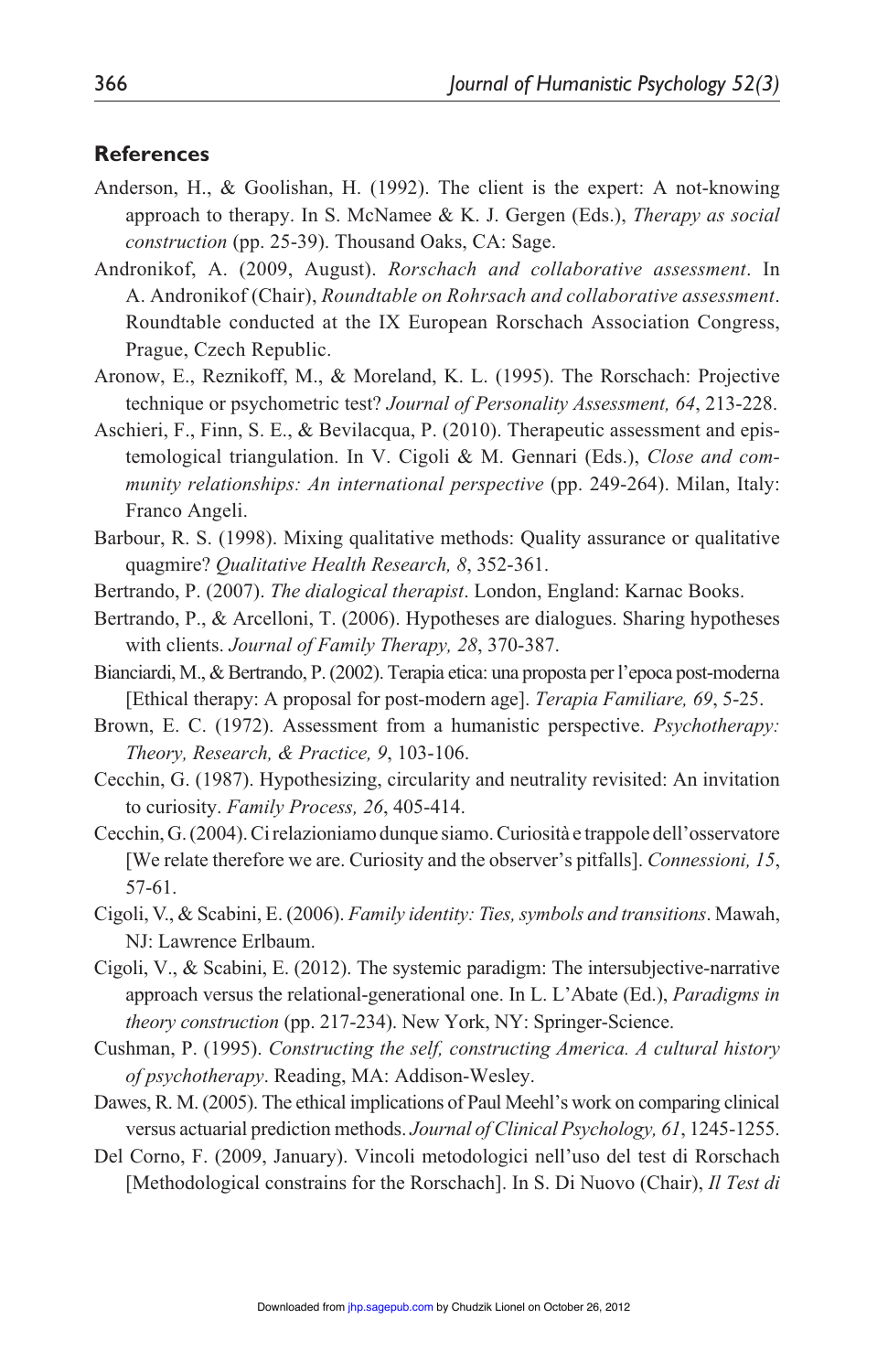*Rorschach e il Therapeutic Assessment*. Symposium conducted at the meeting of Istituto Italiano Rorschach e Psicodiagnostica Integrata, Milan, Italy.

- Denzin, N. K. (1970). *The research act: A theoretical introduction to sociological methods*. Chicago, IL: Aldine.
- Denzin, N. K., & Lincoln, Y. S. (1998). *The landscape of qualitative research: Theories and issues*. Thousand Oaks, CA: Sage.
- Dilthey, W. (1927). Der Aufbau der geschichtlichen Welt in den Geisteswissenschaften [The construction of the historical world in the human sciences]. *Gesammelte Schriften, VII*. Lipsia, Germany: Von B. G. Teubner.
- Exner, J. E. (1989). Searching for projection in the Rorschach, *Journal of Personality Assessment, 53*, 520-536.
- Finn, S. E. (2007). *In our clients' shoes: Theory and techniques of therapeutic assessment*. Mahwah, NJ: Lawrence Erlbaum.
- Finn, S. E., & Tonsager, M. E., (1997). Information-gathering and therapeutic models of assessment: Complementary paradigms. *Psychological Assessment, 9*, 374-385.
- Fischer, C. (1970). The testee as co-evaluator. *Journal of Counseling Psychology, 17*, 70-76.
- Fischer, C. (1973). Contextual approach to assessment. *Community Mental Health Journal, 9*, 38-45.
- Fischer, C. (1977). Historical relations of psychology as an object-science and subjectscience: Toward psychology as a human science. *Journal of the History of the Behavioral Sciences, 13*, 369-378.
- Fischer, C. (1979). Individualized assessment and phenomenological psychology. *Journal of Personality Assessment, 43*, 115-122.
- Fischer, C. (1980). Phenomenology and psychological assessment: Re-presentational description. *Journal of Phenomenological Psychology, 11*, 79-105.
- Fischer, C. (1994). *Individualizing psychological assessment*. Monterey, CA: Brooks/ Cole. (Original work published 1985)
- Fischer, C. (2000). Collaborative, individualized assessment. *Journal of Personality Assessment, 74*, 2-14.
- Fischer, C. (2002). Introduction: Special issue on humanistic approaches to psychological assessment. *The Humanistic Psychologist, 30*, 3-9.
- Friedman, A. S., Lewak, R., Nichols, D. S., & Webb, J. T. (2001). *Psychological assessment with the MMPI-2*. Mahwah, NJ: Lawrence Erlbaum.
- Friedman, H. L., & MacDonald, D. A. (2006). Humanistic testing and assessment. *Journal of Humanistic Psychology, 46*, 510-530.
- Giorgi, A. (Ed.). (1995). *Phenomenology and psychological research*. Pittsburgh, PA: Duquesne University Press.
- Golafshani, N. (2003). Understanding reliability and validity in qualitative research. *The Qualitative Report, 8*, 597-607. Retrieved from http://www.nova.edu/ssss/ QR/QR8-4/golafshani.pdf